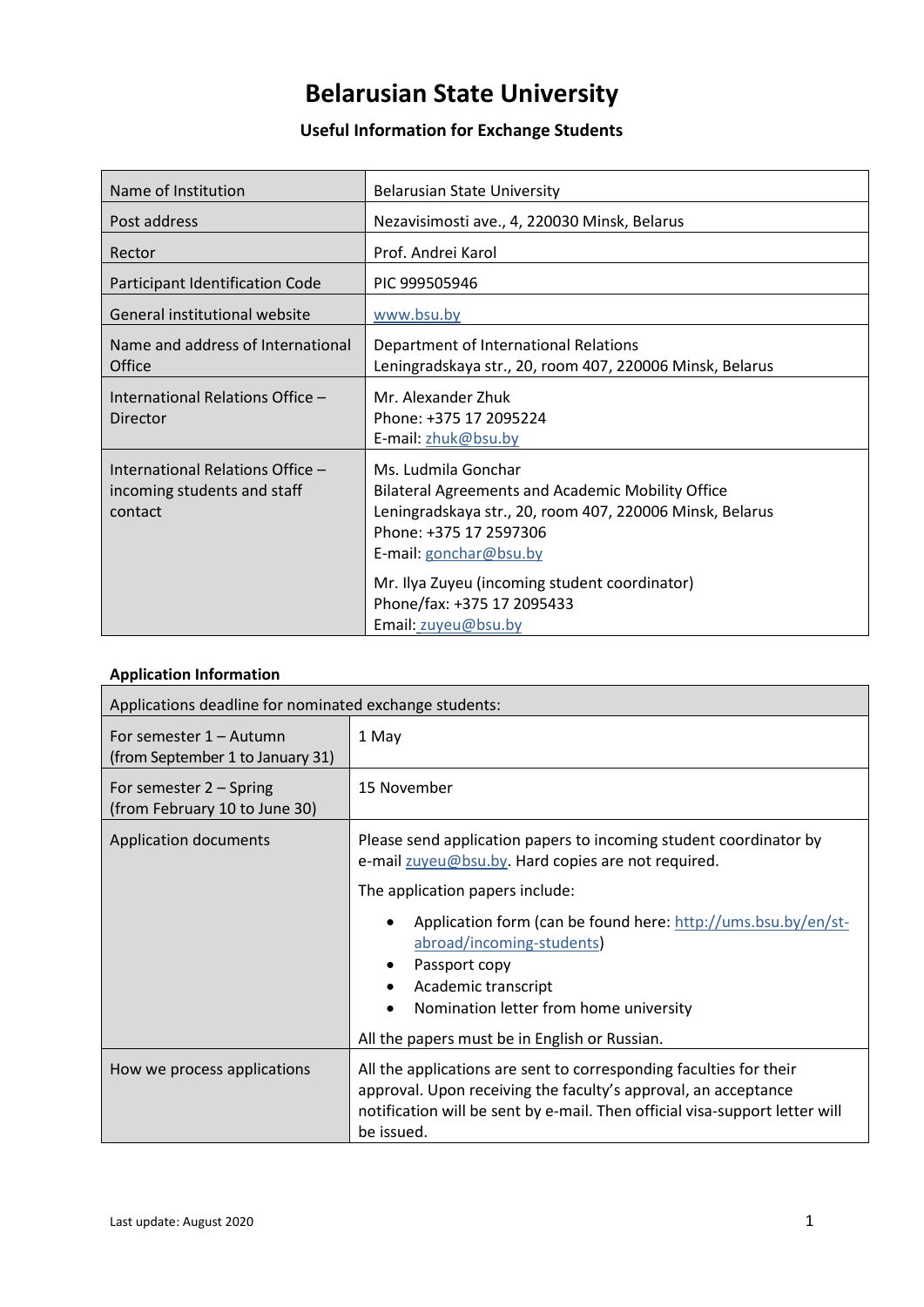| Courses in Russian           | All BSU courses are available for exchange students. Main language of<br>instruction is Russian.<br>https://bsu.by/en/faculties/                                                                          |
|------------------------------|-----------------------------------------------------------------------------------------------------------------------------------------------------------------------------------------------------------|
| Courses in English           | List of courses taught in English:<br>https://ums.bsu.by/en/for-applicants/edu-en/english-language-study<br>Master's Programme in International Relations:<br>https://fir.bsu.by/en/masters-programmes-en |
|                              | Master's Programme in Industrial Management:<br>https://im.bsu.by/                                                                                                                                        |
|                              | For PhD students we offer thesis/research project supervision in<br>English with a personal tutor.                                                                                                        |
| Registration for the courses | Upon arrival                                                                                                                                                                                              |
| <b>Transcript of Records</b> | Transcript of Records will be issued within 5 weeks after the end of<br>exchange period.                                                                                                                  |

### **Calendar**

| Academic calendar | Autumn Semester: September 1 - January 31<br>Lecture Period: September 1 - end of December<br>Examination Period: end of December - end of January |
|-------------------|----------------------------------------------------------------------------------------------------------------------------------------------------|
|                   | Spring Semester: February 2 - June 30<br>Lecture Period: February 2 - middle of May<br>Examination Period: end of May – end of June                |

## **Incoming student information**

| Accommodation              | BSU offers accommodation at student dormitories:<br>https://bsu.by/en/studentam/faq/dormitory.php                                                                       |
|----------------------------|-------------------------------------------------------------------------------------------------------------------------------------------------------------------------|
|                            | Registration for accommodation is arranged by the BSU Bilateral<br>Agreements and Academic Mobility Office after the decision about<br>applicant's acceptance is made.  |
|                            | Number of student in a room $-3$ .                                                                                                                                      |
|                            | Cost: 40-60 EUR per month/person.                                                                                                                                       |
| <b>Medical Certificate</b> | A student will be required to receive a medical certificate at the<br>Student Hospital in Minsk upon the arrival.                                                       |
|                            | Medical examination: 85/100 EUR, male/female                                                                                                                            |
| <b>Alternative Housing</b> | A student may choose to rent a private apartment. Rent price in Minsk:<br>250-350 EUR per month. BSU has no opportunity to offer assistance in<br>finding an apartment. |
| Insurance                  | Health insurance is required for the whole stay in Belarus.                                                                                                             |
| Visa                       | Students can apply for a visa at the nearest Belarusian Embassy or<br>Consulate.                                                                                        |
|                            | Ministry of Foreign Affairs, visa information:<br>http://mfa.gov.by/en/visa/oformlenie/                                                                                 |